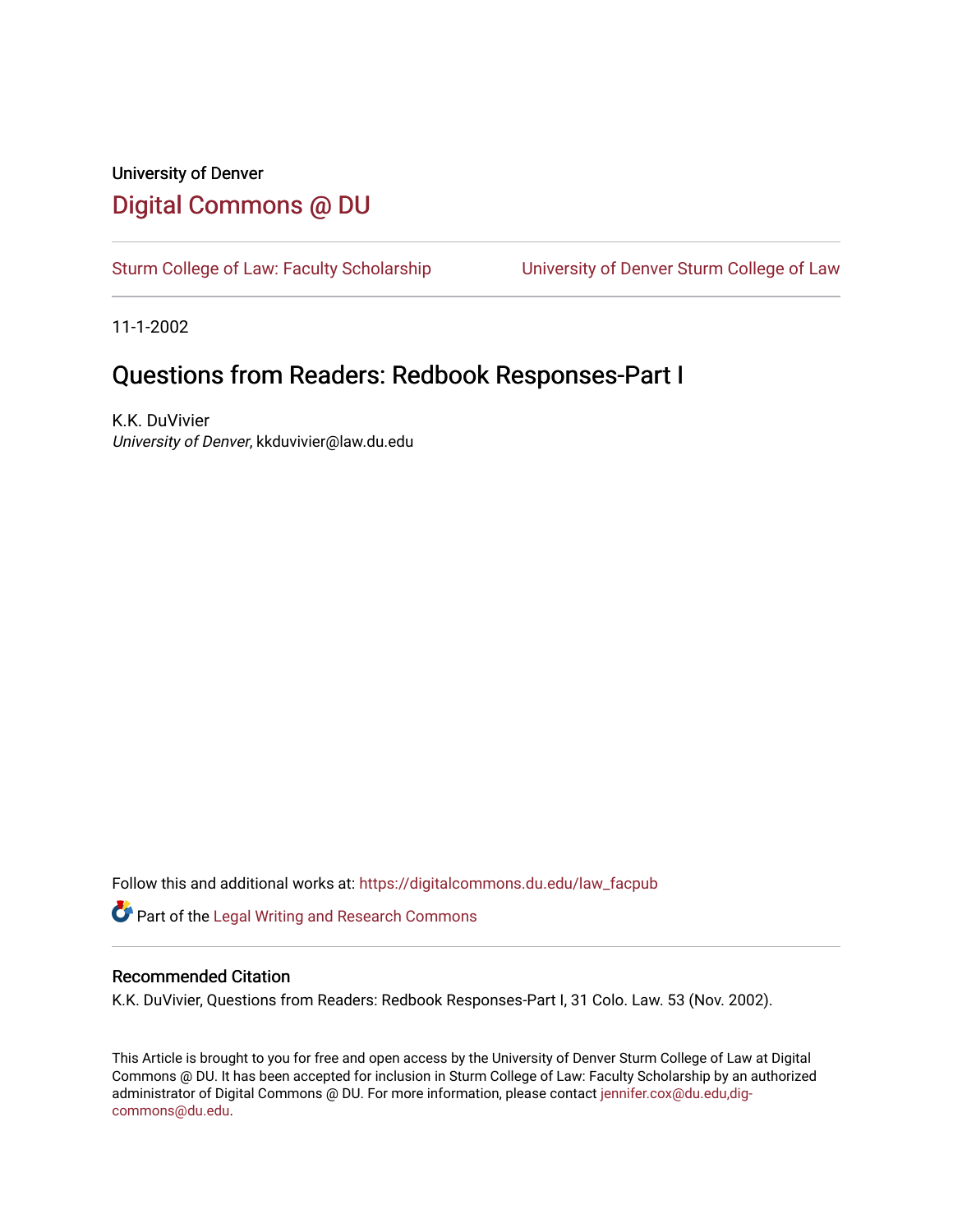# Questions from Readers: Redbook Responses-Part I

#### Publication Statement

Copyright is held by the author. User is responsible for all copyright compliance.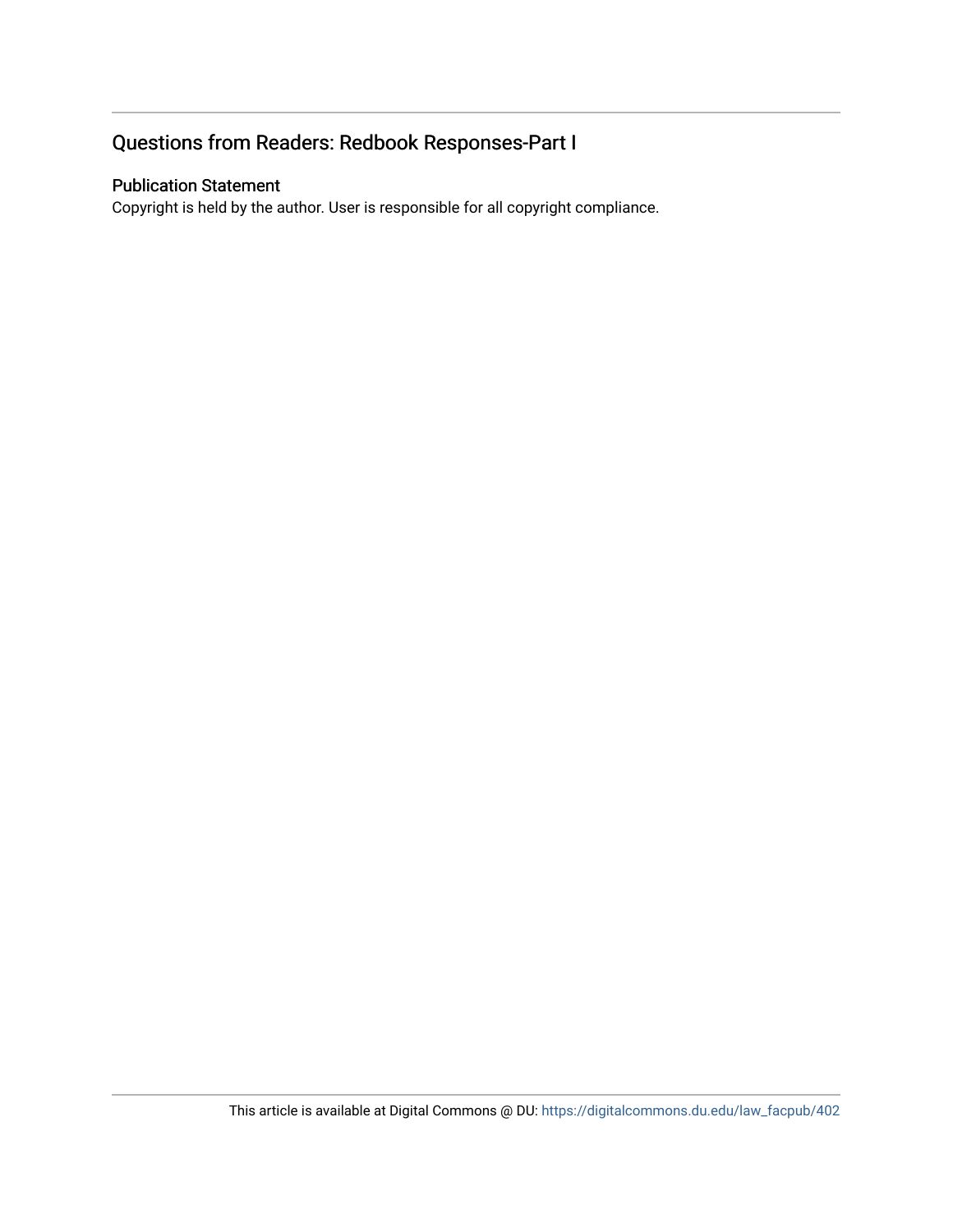

# **THE SCRIVENER: MODERN LEGAL WRITING**

# **Questions From Readers: Redbook Responses-Part I**

#### **by K.K. DuVivier**

**©2002** KK DuVivier

The last Scrivener' introduced readers to a new comprehensive reference tool for legal writers called *The Redbook.2* This column and Part II, to be printed in the January 2003 issue of *The Colorado Lawyer,* will present *The Redbook* responses to reader questions.

#### **Commas and Dates**

**Q: I am always confused about commas and dates. When do you use them and when should they be left out?**

**A.** Use a comma between the day and year in American format dates.

*Example:* We held our breath on January 1, 2000, waiting to see if the utilities would still work.<sup>3</sup>

For military or British style dates, do not use a comma between the day and year.

*Example:* We held our breath on 1 January 2000, waiting to see if the utilities would still work.<sup>4</sup>

Do not use a comma at all if you are using a month-year format without a specific day.

*Example:* The Florida recount controversy raged throughout the remainder of November 2000.<sup>5</sup>

The general rule is to use a comma after the year in a date; however, if the date is used as an adjective, this second comma interrupts the flow and should be eliminated.

*Example:* your July 23, 2001 letter<sup>6</sup>

## **Capitalization and the Colon**

#### **Q: Do I capitalize the first word after a colon?**

**A.** If the wording after the colon is not a complete sentence, never capitalize the first word. If the wording after the colon would constitute a complete sentence, you may capitalize the

#### **DO YOU HAVE QUESTIONS ABOUT LEGAL** WRITING?

**KK** DuVivier will be happy to address them through the *Scrivener* column. Send your questions to: kkduvivier@ law.du.edu or call her at (303) 871-6281.

first word, but leaving that first letter uncapitalized allows readers to better see the connection between the two parts. Also, whatever you do with two complete sentences connected by a colon-capitalize the first letter or leave it as lower casemake sure you are being consistent.

*Example:* The deponent was starting to show the signs of irritability: she was tired and just wanted to go home.<sup>7</sup>

### **Apostrophes for Plurals**

**Q: Apostrophes usually are used for indicating a possessive and not for plurals. Is there any place where an apostrophe serves to indicate a plural?**

**A.** Yes, use the apostrophe for plurals of letters, numbers, and lower-case abbreviations.

*Example:* Mind your p's and q's.<sup>8</sup>

However, the preferred plural with capitalized abbreviations, dates, and multiple-digit numbers is with no apostrophe.

*Example:* You will escort the VIPs to the head table. Lows tonight will be in the upper  $30s<sup>9</sup>$ .

#### **Commas Between Adjectives**

**Q: Sometimes I see a comma between two adjectives and sometimes not. What's the rule?**

**A.** Commas are used to separate adjectives and adverbs when they are used as coordinate modifiers. Modifiers are coordinate if they have similar meanings. You can test whether an adjec-



*KK DuVvier is an Assistant Professor and Director of the Lawyering Process Program at the University of Denver College of Law.*